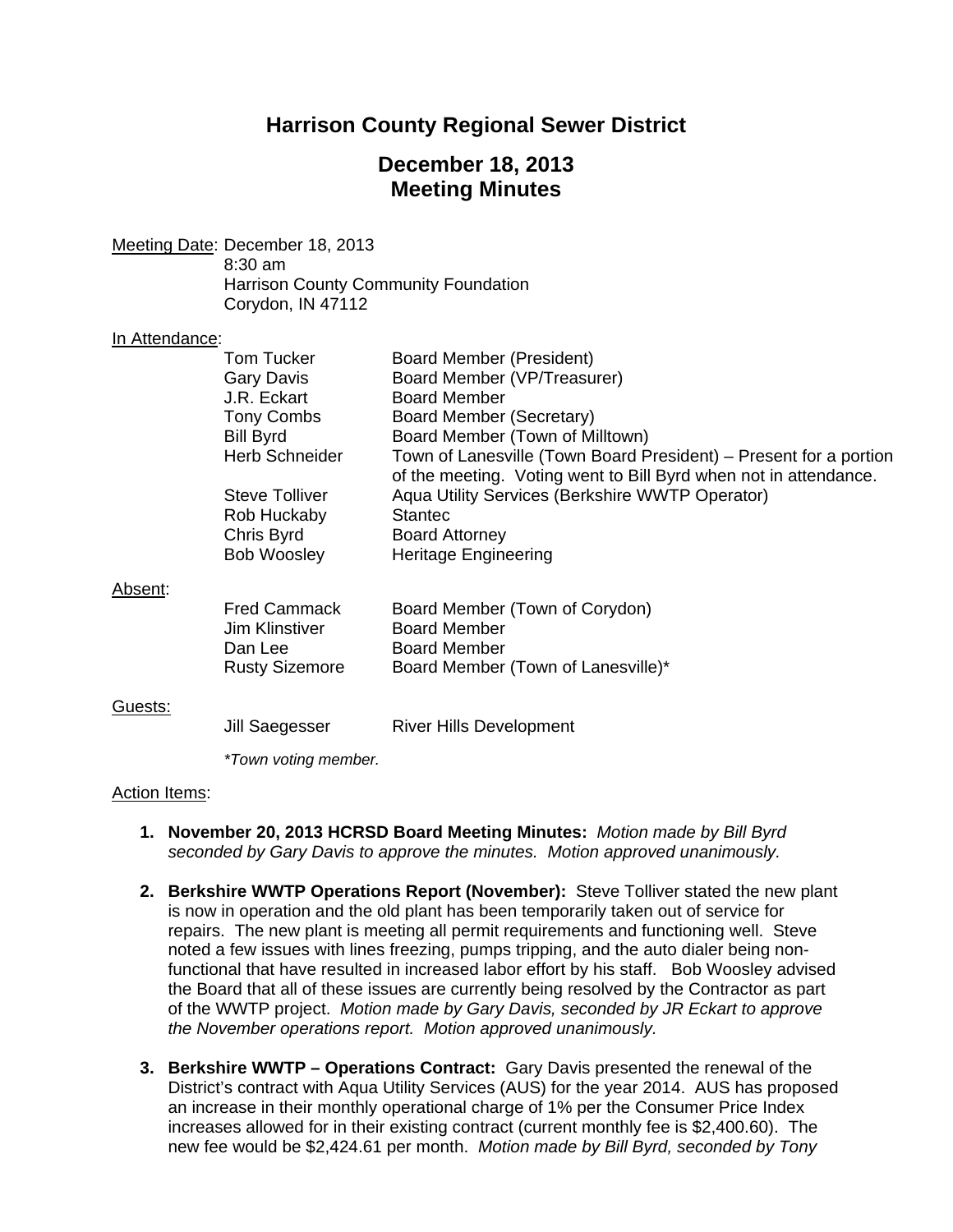HCRSD Mtg Minutes Dec. 18, 2013 Page 2 of 4

> *Coombs to approve the 1% increase in their monthly operations fee and to re-hire AUS as the District's operator. Motion approved unanimously.*

**4. Berkshire WWTP – Phosphorus Testing:** Steve Tolliver made the Board aware that the new permit for the WWTP will have a phosphorus limit that must be met. The current permit does not have a phosphorus limit therefore testing is not required. As a result of this new testing parameter he will now have to begin feeding Ferric Chloride to the plant. In addition he will also begin performing a required weekly test on both the influent and effluent. Steve stated the District will be the first of any of his clients that are required to perform this test. His company does not own the necessary equipment to perform this testing. Steve offered two options: 1) District purchases testing equipment for a cost of approximately \$4,000 and pays Steve's company \$65/month for testing; 2) Steve's company will purchase equipment and charge District \$45/test (there will be 2 tests each week) until such time that Steve has recouped the money on his investment at which time the testing cost shall be reduced to \$65/month (regardless of how many tests are performed). A lengthy discussion was held regarding the merits of both options. Option 2 may require an amortization schedule to be developed to determine when the testing fee would officially be reduced (it is anticipated an approximately 2 year payoff period at which time the fee would be reduced to \$65/month in lieu of \$45/test). *Motion made by JR Eckart, seconded by Tony Coombs to pay AUS \$45 per test until such time AUS has recovered their investment. A schedule of when the rate is to be reduced shall be developed and agreed upon prior to the rate being charged by AUS. Motion approved unanimously*.

### **5. New Salisbury Project Update:**

- **a.** Jill Saegesser presented **EDA Pay Request No. 6** to the Board for approval. This request covers Dan Cristiani (\$112,590.05), Mitchell & Stark (\$68,806.22), Norfolk Southern Railroad Flagmen (\$2,042.69) and Heritage Engineering (\$8,855.07). Total reimbursement due to the District from this request is \$96,147. Jill advised the Board that as of this reimbursement request the District is approximately \$69,000 away from hitting the 90% threshold with EDA. EDA will hold the remaining 10% of their funds until the project is 100% complete and closed out.
- **b. Line of Credit:** Chris Byrd informed the Board that after today's meeting the District will be officially closing on the \$400,000 Line of Credit with First Harrison Bank.
- **c. Railroad Permit Fees:**Jill advised the Board the EDA has instructed the District to pay the Railroad flagman fee (\$2,042.69) out of the District's grant funds.
- **d.** Bob Woosley provided a brief update on the construction progress made to date. The following items are underway:

### **Sewer Installation (Dan Cristiani):**

- ‐ All gravity sewer installation is complete.
- ‐ Approximately 320 ft of 6" force main awaiting installation. Waiting on Ramsey Water to relocate a water line prior to installation of force main.
- ‐ Remaining work to complete:
	- 1. Child Craft lift station. Meter vault and other miscellaneous items awaiting completion.
	- 2. Star Gas lift station. Substantially complete. Need to install additional stone for site, rip rap protection outside of fence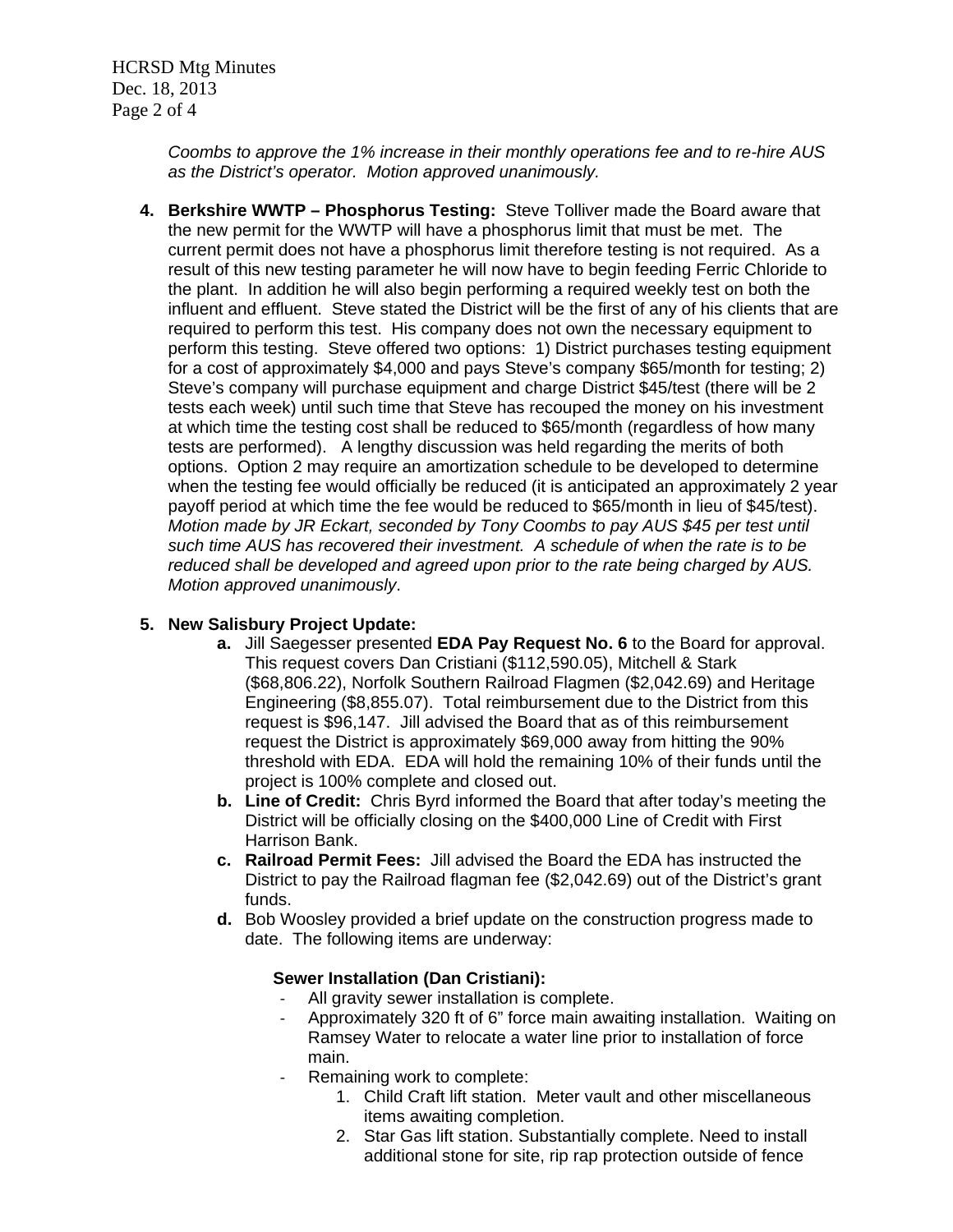HCRSD Mtg Minutes Dec. 18, 2013 Page 3 of 4

> along drainage channel, and pave driveway entrance (this will be performed in the spring due to weather).

## **WWTP Improvements (Mitchel & Stark):**

- ‐ All work substantially complete per original contract.
- New pumps being installed to replace those currently on site. Contractor installed wrong size. Pumps to be installed are those as specified in the contract documents.
- ‐ Contractor submitted cost proposal to provide additional services based on list of items provided to them for improvements to the existing WWTP.

### **Change Order:**

- Heritage shall prepare a change order covering the following items: WWTP:
	- New concrete pad for control building. (\$1,400)
		- Removal of grating over bar screen, add plate. (\$2,675)
		- Various Fix Ups at Existing Plant. (\$20,681)
		- Heat trace wire at check valves. (\$400 est.)
	- Security system. (\$1,2229.25)
	- Collection System:
		- Change pipe from SDR 26 to SDR 21 near car wash. (\$1,150) Repair concrete trailer pads. (\$2,500 est.)
		- Add rip rap to protect bank at Star Gas lift station. (\$5,275) Bore water service under SR 64. (\$3,800)
- ‐ Change Order amount shall include a 5% contingency to cover any overages that may occur.
- **e. Change Order No. 1 (Dan Cristiani):** Jill Saegesser informed the Board that Change Order No. 1 (\$8,106.34) was approved by EDA.
- **6. Stormwater Demonstration Project:**Rob Huckaby provided an update and presented a sample model that could be utilized as an educational exhibit. Rob also distributed example educational materials that were included in binders that teachers could utilize. The binders were organized by grade level.

### **7. Lanesville Interchange Sewer Project:**

- **a. Sub-committee Meeting:** Bob Woosley reported that he is meeting with Darrel Voelker (Economic Development Corporation) after today's meeting to discuss additional properties that may require sewer service. Everyone is invited to attend.
- **b. Town Update:** Herb Schneider stated that the Town has completed preparation of the five (5) easement plats needed and sent these to each property owner. The easements are located along the gravity portion of their sewer line. They are still awaiting the return of the signed easement documents from each owner. He is concerned they may have issues acquiring two (2) of these easements. They are now in the process of completing the design of the force main section of the line which runs along the right of way of Crandall Lanesville Road.

## **8. Treasurers Report:**

**a.** Gary Davis reported that SSK made two (2) payments and is now three (3) months behind on payments. The Board asked that Chris Byrd follow up with them immediately.